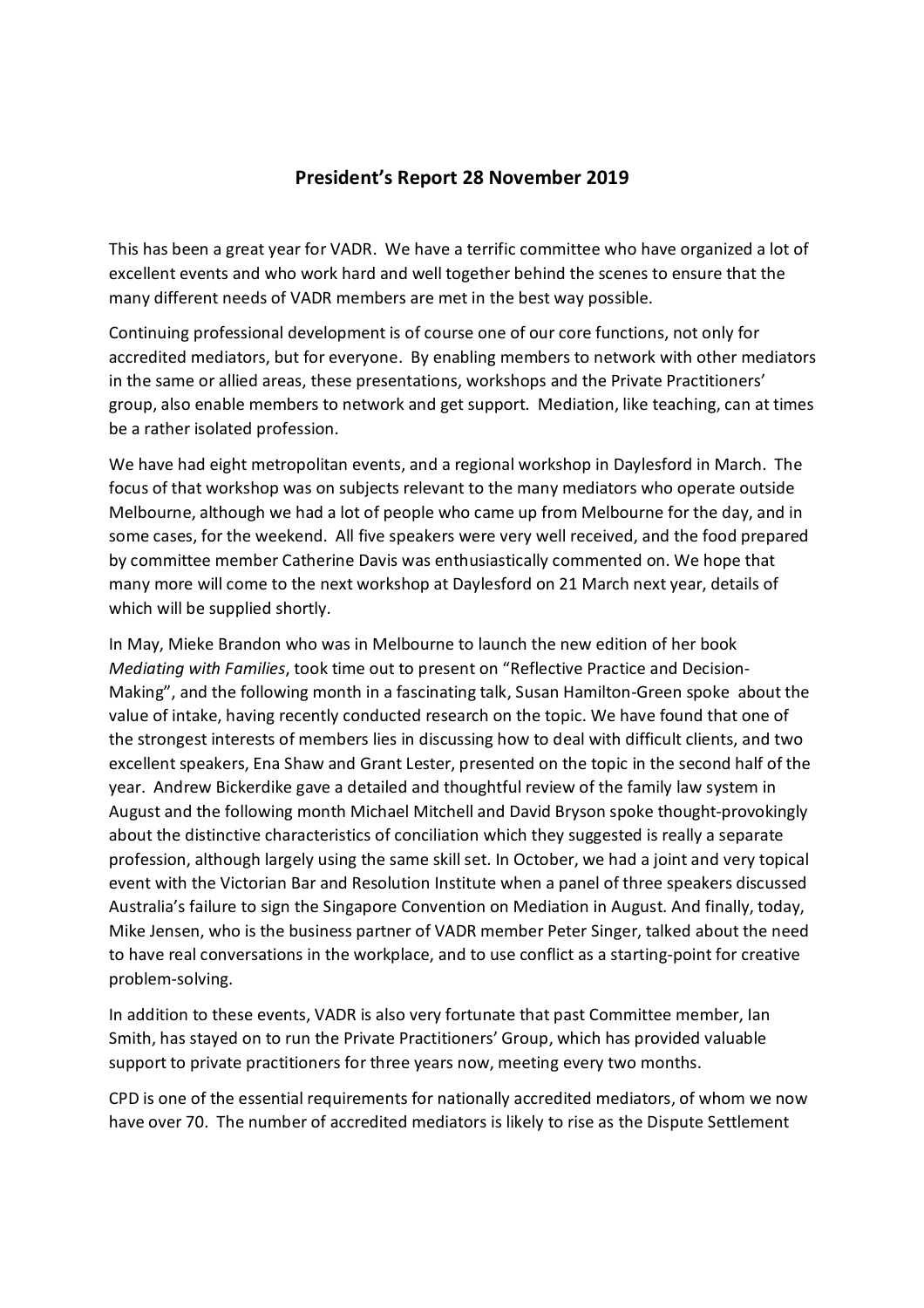Centre of Victoria is no longer accrediting its panel mediators. VADR has a separate Accreditation Sub-Committee, ably chaired by Anthony Grimes. It's a big workload for a purely volunteer staff. Anthony liaises with the Mediator Standards Board, sometimes raising accreditation problems with the Board and if you have any comments on the problems associated with accreditation, we should be glad to receive them. I should note that this year we have continued the assessment of the simulated mediation, which enables students and occasionally others to become nationally accredited. VADR also assists many of our family dispute resolution practitioners to become accredited with the Attorney-General's Department through the operation of our Complaints Process, which is a requirement of accreditation with the Department.

The number of VADR members has continued to rise, perhaps reflecting an increase in the profession generally but perhaps also because mediators realise that VADR offers a good deal for the \$95.00 annual fee. We are able to keep fees so low because of the work of our volunteers, the Committee of Management and a few others like Ian Smith. At the moment, we have a great committee, as I said earlier, who all contribute in different and often innovative ways to the running of what is now quite a large organization. Catherine Davies stepped up to the Treasurer's role at the end of last year and has done an excellent job. Anthony, our Secretary, also has the somewhat onerous responsibility of the Accreditation Sub-Committee, and Ena, our Vice-President, has assisted in the placement of many students who have joined VADR, and in organizing the assessment of role-plays. I would like to say thank you to them, and to all members of the Committee for the energy and enthusiasm they have put into their work this year. We also could not manage without our admin assistant, Alison, who runs the Bulletin, which keeps you in the loop about CPD offered by other dispute resolution organisations, liaises constantly with members, and generally enables the organization to run smoothly.

Thank you also, the members, who come to events, send lots of positive feedback, and provide us with lots of useful information which we can pass on to other members. I trust that you will all enjoy this time with family and friends, and we look forward to seeing you all next year.

*Postscript. I forgot to put the president's report up on the website at the end of last year and was reminded to do so recently by Committee member, Catherine Davies. When I read through it again, it was almost as if it belonged to a different world, and it would have been hard then to imagine how much things were to change only a couple of months after the report was presented. We were only able to hold two face-to-face events before we had to close down that avenue, including the PD at Daylesford where hopefully we will be able to provide PD again face to face in the not so distant future.* 

*All the mediators I have spoken since the pandemic began have shown great resilience and adaptability in these very difficult times. Many of you have now become familiar with different*